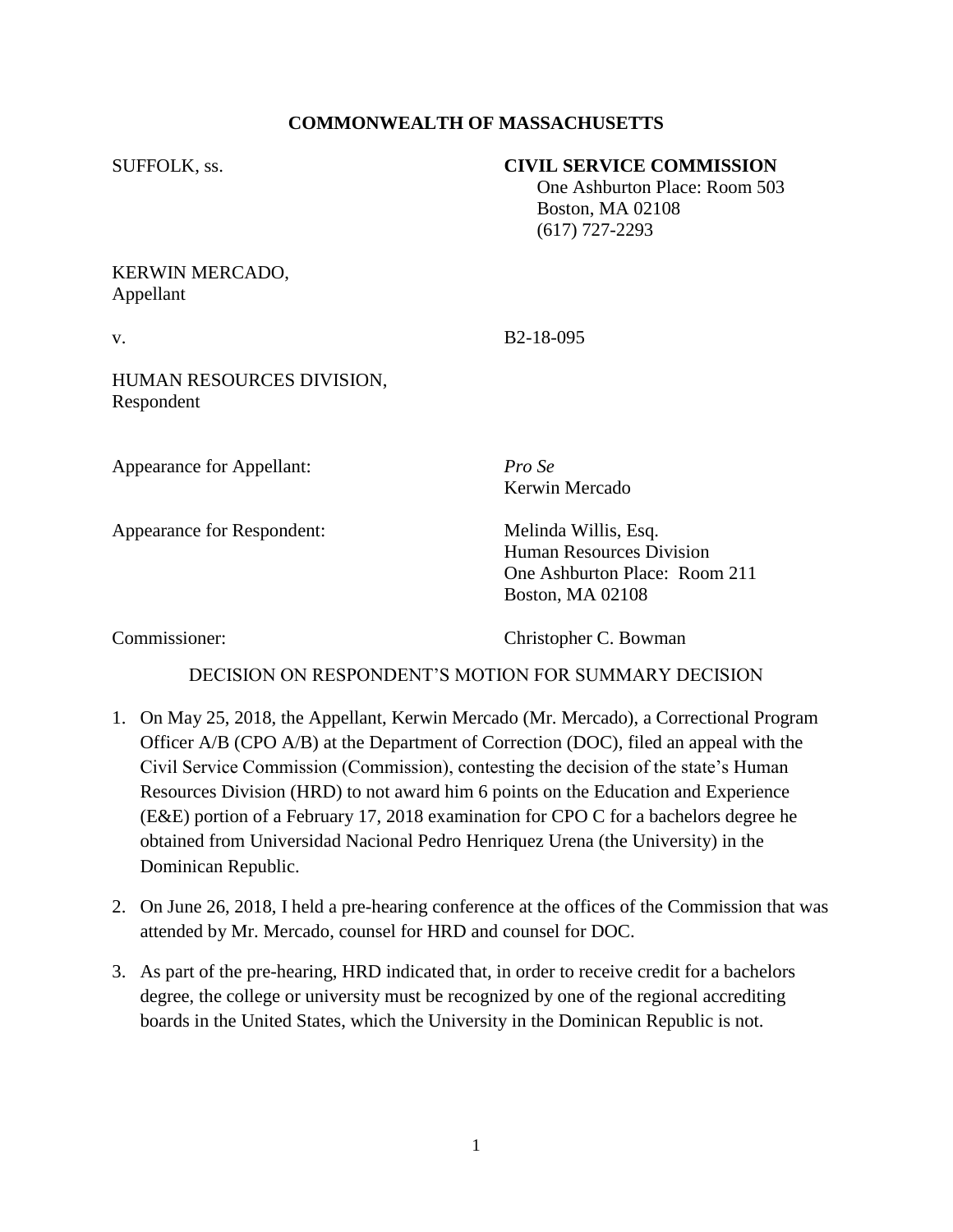- 4. Mr. Mercado argued that, since DOC recognizes his bachelors degree from this University for issues related to provisions in the collective bargaining agreement, HRD should recognize it as well for purposes of E&E.
- 5. HRD argued that they must have some type of objective, uniform standard to determine which degrees are deemed acceptable for E&E purposes and that the current practice provides that objectivity and uniformity.
- 6. HRD subsequently filed a Motion for Summary Decision and the Appellant filed a reply which I have deemed a Cross-Motion for Summary Decision.

#### *Analysis*

 This is not a new issue for the Commission. In Carroll v. Human Resources Division, 27 MCSR 157 (2014), the Appellant sought E&E credit for a Fire Science degree conferred by Columbia Southern University (CSU). HRD denied credit for that degree, because CSU had accreditation from the Distance Education and Training Council (DETC), a national, but not regional, accreditation body. The Commission determined that:

> "In view of HRD's statutory considerable discretion in granting E&E credit, its expertise, and the manner in which HRD has exercised its discretion, the Commission cannot state that HRD's actions were clearly arbitrary or otherwise unsupported by 'logic and reason' … Further, the Appellant's disagreement with HRD's E&E determination does not render it arbitrary, unfair, or an abuse of discretion. HRD established a policy, approximately seven years prior to the Appellant's exam, that it would grant E&E credit only for degrees or credits from regionally accredited institutions of higher education. The U.S. DOE website references two forms of accreditation: regional and national. HRD's policy indicates that it chose to accept credits from one of two available sources of accreditations. I find nothing arbitrary, unfair or unreasonable in HRD's policy."

 I carefully reviewed the arguments offered by Mr. Mercado. His appeal is not distinguishable from Carroll. HRD has continued to adhere to the same uniform policy regarding E&E credits here and there is no reason for the Commission to effectively reverse its decision in Carroll.

 Finally, the Commission has no jurisdiction to hear that part of Mr. Mercado's appeal regarding "counseling experience" as he failed to first file an appeal with HRD regarding that issue. (G.L. c. 31, s. 24).